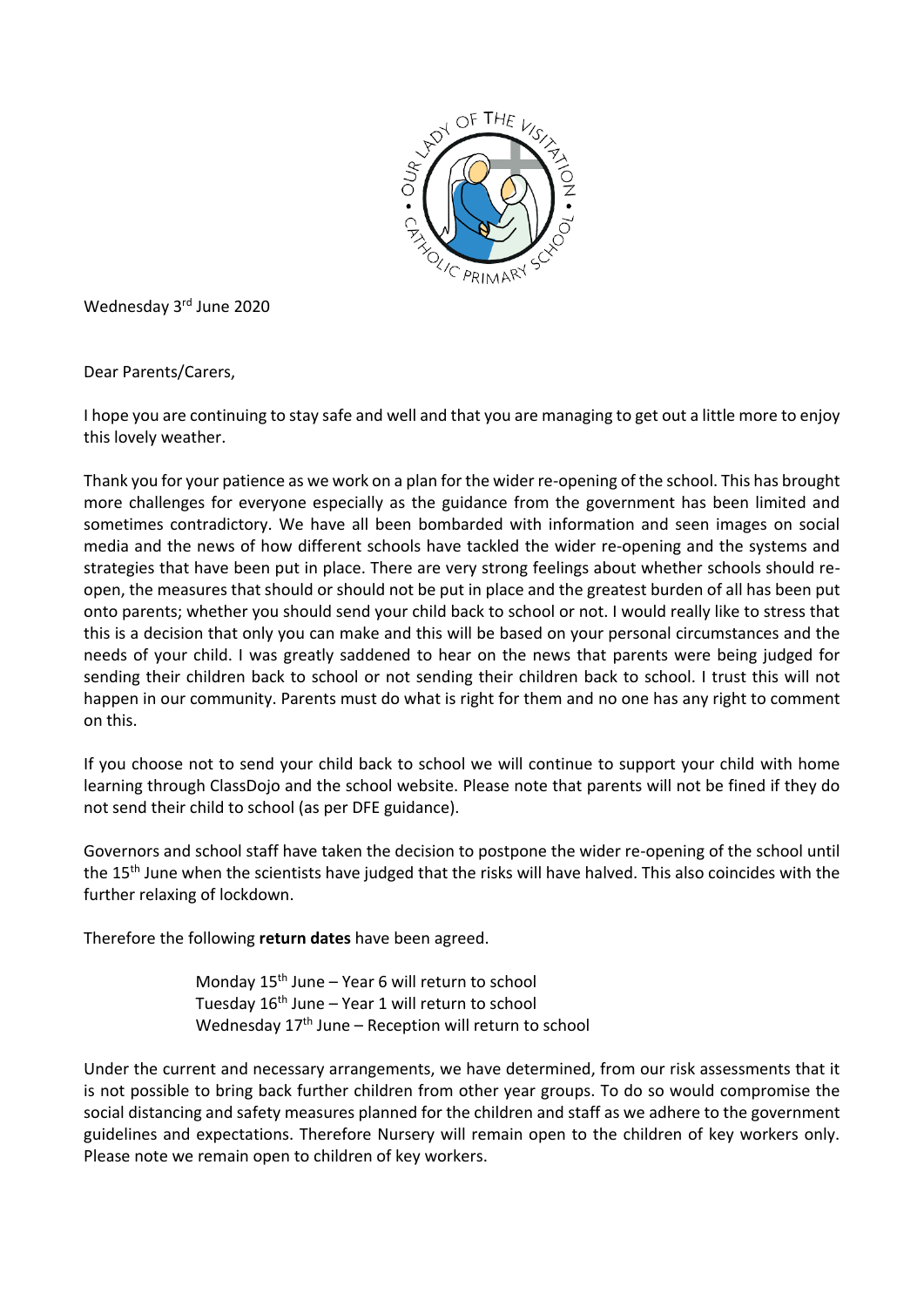Our plans are based on the information and guidance provided by the government. We will continually review the plans in place and it may be necessary to change systems and plans according to the reviews and changes to government guidance, possibly at short notice. Equally if staffing numbers decrease it may be necessary to reduce pupil numbers.

As a school we have been working together; governors, school leaders and staff, to put in place systems and procedures to safeguard all the adults and children within the school and minimise the risks. A detailed **Risk Assessment** can be found on the school website in Parents' Information / Coronavirus Advice.

From next Monday 8<sup>th</sup> June the pupils currently attending will move into their new groups 'bubbles' so that we can trial our systems prior to introducing more children on 15<sup>th</sup> June. The following systems and procedures will be in place.

# **The school day**

- The school will run Monday Thursday (except for key worker children who will be Monday to Friday). The school will be closed on Friday to most children to provide staff with the statutory release time for planning and preparation.
- Social distancing will be enforced for drop off/collection and a one way system through the Visitation car park will be set up. There will be no access from the Cardinal Wiseman car park from Monday 15<sup>th</sup> June.
- **There will be no breakfast or after school club**
- All pupils in the junior department (year 3 to 6) will need to bring a packed lunch (in lunch bag and labelled) and two bottles of water for the day. Harrisons will provide a lunch in disposable packaging for EYFS and KS1 pupils.
- Pupils will be working in small groups of no more than 10 in the infant department and up to 15 in the Junior department depending on the size of the classroom, in what we will call 'bubbles'. In Reception these will be led by the teachers and teaching assistants familiar to the children. In all other year groups these will be led by a teacher. Please note your child may not be in a group with their class teacher but careful consideration will be taken when forming these groups. Support staff will be attached to all year groups.
- Children will be allocated a desk or space within the classroom and this will not change. Please note that in Reception this will be less rigid but adequate spacing will be implemented when sitting on the carpet.
- Children will remain in their 'bubble' at all times and 'bubbles' will not mix.
- Break and lunch time will be staggered.

#### **Staggered start and finishing times will allow for the safe drop off and collection of children.**

**Start** 

• Year 6 - 8.30am – 8.40am / Key workers – 8.40am – 8.50am / Year 1– 8.50am to 9.00am / Reception – 9.00am to 9.15am

Finish

- Year  $6 2.40$ pm / Reception 2.50 pm / Year  $1 3.10$ pm / Key workers 3.20pm
- The gate will remain open until 3.30pm.
- If you have more than one child in school you are asked to drop them all off and collect them at the same time. Please let the school know which time slot you will choose.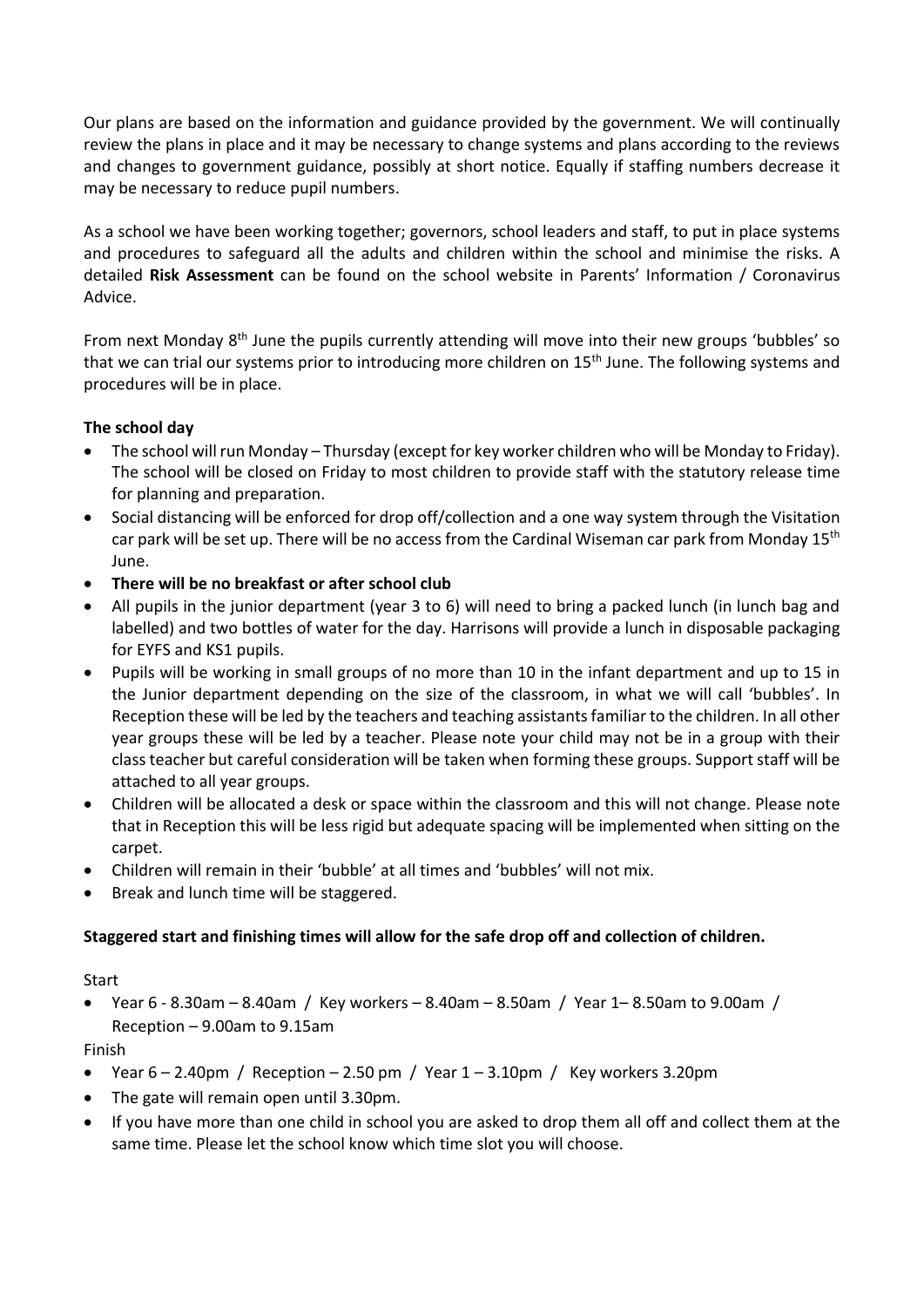# **Parent Communication**

- Parent communication with the school during the day will need to be limited to emails and phone calls (unless in an emergency)
- Teachers will not be able to meet with parents. Please contact the school office if you need to speak to a teacher
- The school office will be closed (unless in an emergency)
- Parents are only allowed in the school playground when collecting children at the end of the day. Please follow the one way system and adhere to social distancing guidance.
- We ask that only one member of the family drops/collects their child/children
- We ask that drop off and collection times are adhered to. If a child arrives after 9.20am there will be no admittance to the school on that day as the office will not be manned.

### **Hygiene Practices**

- Children will be asked to wash their hands when they first arrive, after breaks and lunch and at other times throughout the day.
- Children will be provided with packs of equipment. The sharing of resources will be limited where possible and any shared resources will be regularly wiped down
- Surfaces will be wiped down regularly
- During the day door handles, transition points and toilets will be cleaned. Doors will be propped open where possible and it is safe to do so.
- Children will be encouraged to social distance. Please note this will be more difficult with the younger children who will be allowed to play together and share resources in as safe a way as possible.

# **Medical assistance and welfare**

- Children displaying COVID symptoms should not be in school and self-isolation rules followed.
- Staff will use PPE equipment when supporting children who become unwell or have an injury or if they choose to do so
- Children who display COVID symptoms whilst at school will be asked to wait in the welfare room and must be collected immediately from school following notification from the office. This is to ensure the safety of the child, other children in their 'bubble' and the staff. Self-isolation will need to be in place for at least 7 days and for the family 14 days (siblings will also be expected to selfisolate and will also need to be collected from school)
- It is recommended that children who display COVID symptoms should be tested and the school notified of the outcome. Parents are now able to arrange COVID tests for their children from 5 years old.
- If a child or staff member tests positive for COVID it is crucial that the school is informed as all children and staff in that person's 'bubble' will need to self-isolate for 14 days. This is in line with government requirements.
- A staff member may choose to use a face mask when supervising children.

# **Clothing**

- Recommendations are that clean clothes need to be worn every day. Therefore the children will NOT be required to wear school uniform.
- Clothing chosen must be appropriate for school.